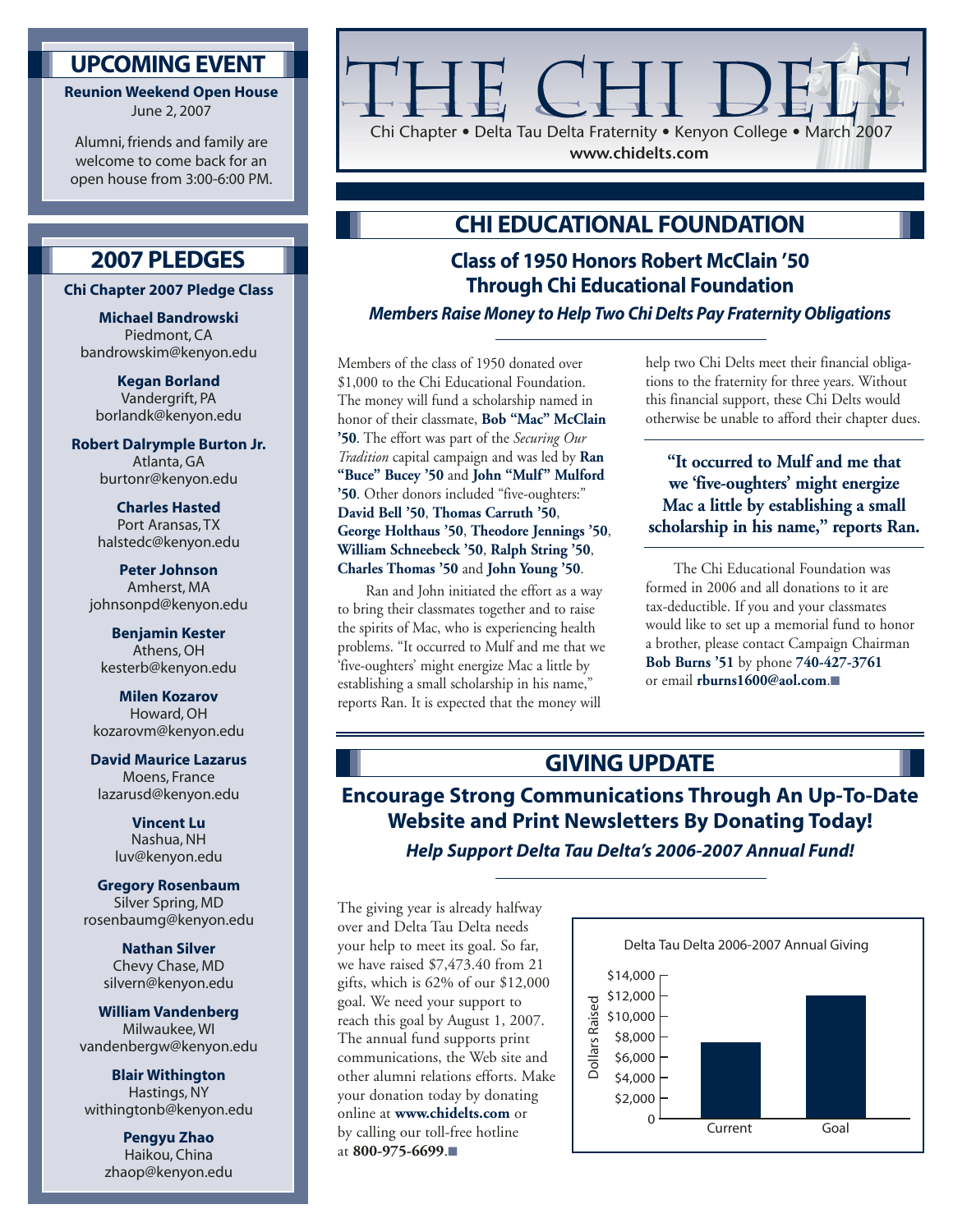# **ALUMNI SPOTLIGHT**

# **Interview with Dan Patterson '74**

By **Tim Greenwood '07**

#### **What year did you graduate?**

1974

### **Why did you join?**

I joined because I thought that the guys in the Fraternity were solid people. They weren't only focused on good athletics, but were also focused on good academics. They were all around successful guys.

#### **Tell us about your favorite memory of the fraternity.**

A group of us went on an "academic mission" in Pennsylvania that was paid for by the school. And one time we went hiking in Western Maryland. Some of my favorite memories are of being president and being able to induct the young guys with the pledge/initiation ceremony.

**"In fact, several of my top friends were in the fraternity. The relationships that go back that far just get richer and richer, even if you don't see them as often."**

My Delt experience was positive due to the quality of the guys – we were so well-rounded and did not focus on any one type of person. I really think that's a good thing for the fraternity and our future classes.

#### **What kind of influence has the fraternity had on your life since graduation?**

I have maintained my friendships from the fraternity and my lifelong best friend was in the fraternity with me. In fact, several of my top friends were in the fraternity. The relationships that go back that far just get richer and richer, even if you don't see them as often. It adds to

your life, because you can just call these people up and share stories. I would say that the longterm relationships that I formed had the greatest influence on me since graduation.

### **With whom do you still stay in contact? Who would you most like to find?**

**Rich James '74**, **Jeff Walker '74**, **Tom Haislet '74** and **Larry Cowhers**. I would also like to see **Pete Smagorinsky '74**, he was my roommate. Shoot! I would like to see all of them. We just had some great times.

#### **Tell us about your family. Have you married? Do you have children?**

I am married and have two kids. I got married in 1982 and this year will be our 25 year anniversary. Our children are 16 and 9.

#### **What other activities or organizations were you involved with during your college days?**

I was a swimmer and in the fraternity. I am sure that I was part of more, but they just weren't as important to me as the fraternity.

#### **What is your nickname? How did you get it?**

"Dan E." (It is pronounced Danny.) They called me this because my middle name starts with an E.

#### **Did you live in the house? If so, who were your roommates? Tell us about a memorable time with them.**

I lived my first year in the freshman dorm, the next two years in Middle Leonard and the last year at the lodge.

**Did you hold any positions while you were an active?**

I was president my senior year.

#### **What do you do for a living?**

I do private equity investments. I founded a company in 1995.

#### **What hobbies do you enjoy?**

I enjoy keeping in shape, it's a necessity when you have kids. You always have to be on your toes.

### **What are your goals for the next few years?**

I am trying to work less.

#### **What are your thoughts about the chapter today?**

I haven't been that involved in it to have any kind of thoughts, but I did make a donation to the Delt Lodge Fund. I feel that maintaining the lodge is extremely important. I know that Greek life seems to go in circles at Kenyon, where it is in-favor and then out-of-favor. I think it is important to maintain a well established home for our future brothers and Greeks alike.

#### **What advice can you offer the current Actives?**

College is a time to create memories. Enjoy it! Be able to enjoy the experience and still fulfill your academic obligations.

#### **What advice do you have for the current seniors?**

I think that the world today (unless you really know what you want to do) requires a graduate degree. Get a job and find out what you want to do, but be ready and willing to go back to graduate school. Don't let yourself get caught up. There are too many well educated people to compete with. So go to graduate school.■



#### **Timothy Holder '68**

(53 Haroleans Street, Harahan, LA 70123; timothyrholder@aol.com) After 25 years in Alaska, we moved to New Orleans in 2006. **'90s '00s**

#### **David Bouman '95**

(US Department of State, Unit 4323, APO, AA, DC 34034; dbouman@yahoo.com)

# **ALUMNI UPDATES**

**Adam Kline '94** and **Dan Roush '95** recently visited me in Buenos Aires. I am there working for the US State Department. We ate more steak and wine than 50 rushees at the annual steak dinner. It was great! I am still searching for this Evita woman everyone talks about.

#### **Greg Stephenson '00**

(1908 W. Belle Plaine Avenue, Chicago, IL 60613; ggstephenson@sbcglobal.net) It's been a fun year. I finally finished graduate school in May 2006 with my masters in Architecture and am now practicing with a small design-build firm in Chicago that does mostly residential work. The biggest news of the year is the birth of my daughter, Anna Noelle Stephenson. She was born on December 22, 2006. She is doing very well and keeping my wife, Gaby, very busy. I am also playing soccer on a regular basis and am finding that I don't have time for much else.■

**2 www.chidelts.com March 2007**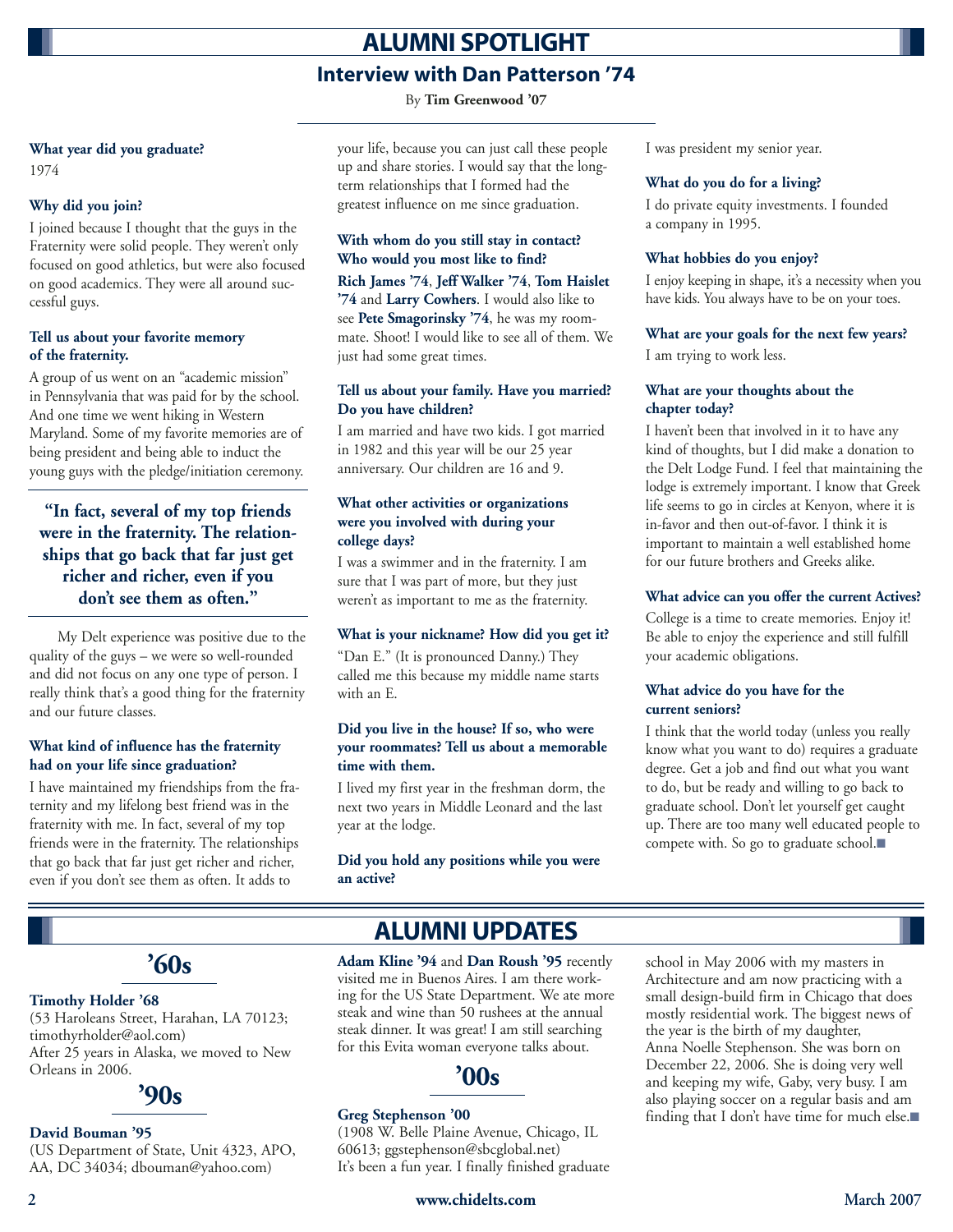# **Securing Our Tradition Campaign Honor Roll CAMPAIGN HONOR ROLL**

| 1881 Society (\$50,000 - \$99,999)        |      | А                 |
|-------------------------------------------|------|-------------------|
| Philip Moyles                             | 1986 | $\overline{\vee}$ |
| Jeffrey Moritz                            | 1986 | Н                 |
|                                           |      | T                 |
| H.J. Eberth Society (\$10,000 - \$24,999) |      |                   |
| Robert Burns                              | 1951 | B<br>R            |
| Charles Stimson                           | 1986 | G                 |
| Cannon Family                             |      | $\overline{C}$    |
| Founders Society (\$5,000 - \$9,999)      |      | $\mathbb R$       |
| Dan Patterson                             | 1974 | $\Gamma$          |
| James Kuhn                                | 1976 | $\mathsf{C}$      |
| Richard W. Parke                          | 1976 | $\mathbb R$       |
| <b>Timothy Stautberg</b>                  | 1985 | $\Gamma$          |
| Kent Karosen                              | 1988 | N                 |
| Mary Alice Cannon                         |      | $\mathbb R$       |
|                                           |      | B                 |
| Bethany Society (\$2,500 - \$4,999)       |      | $\overline{A}$    |
| Christopher Pisano                        | 1985 | $P_{i}$           |
| Timothy Harned                            | 1987 | C                 |
| William Gregg                             | 1991 | $\Gamma$          |
| Michael Ferson                            | 2004 | $P_{i}$           |
| Chi Circle (\$1,000 - \$2,499)            |      | B                 |
| Robert Mitchell                           | 1939 | B                 |
| George Striebing                          | 1949 | Jc                |
| William Schneebeck                        | 1950 | C                 |
| <b>Grant Cooke</b>                        | 1952 | T                 |
| Robert Warmeling                          | 1953 | Н                 |
| Richard Evans Jr.                         | 1955 | D                 |
| W. Stanley Walch                          | 1956 | R                 |
| Kurt Riessler                             | 1957 | T                 |
| Robert Iredell, IV                        | 1963 | G                 |
| Robert Koe                                | 1967 | T                 |
| William Bennett                           | 1968 | Jc                |
| Richard James                             | 1974 | $\mathbb R$       |
| William Montei                            | 1975 | C                 |
| Paul Stafford                             | 1976 | Jc                |
| Peter Dolan                               | 1980 | $\mathbb R$       |
|                                           |      |                   |

|                                              | <b>Andrew Katz</b>     | 1981 |
|----------------------------------------------|------------------------|------|
|                                              | Val F. Schaff          | 1981 |
|                                              | Harvey Stephens        | 1985 |
|                                              | Thomas Freund Jr.      | 1986 |
|                                              | <b>Byron Gallagher</b> | 1986 |
|                                              | Robert Worsfold        | 1986 |
|                                              | Gail Hersh Jr.         | 1987 |
|                                              | Christopher Bonacci    | 1988 |
|                                              | Richard Feil III       | 1988 |
|                                              | Douglas Miller         | 1988 |
|                                              | Charles Walch          | 1988 |
|                                              | Robert Bonacci         | 1990 |
|                                              | David Bouman           | 1995 |
|                                              | Michael Mooney         | 1995 |
|                                              | R. Andrew Atkins       | 1999 |
|                                              | Benjamin Holland       | 1999 |
|                                              | Austin Barger          | 2000 |
|                                              | Patrick Abel           | 2002 |
|                                              | Christopher Greene     | 2004 |
|                                              | Daniel Kight           | 2004 |
|                                              | Paul Schmid IV         | 2004 |
|                                              | Bryon Manna            | 2005 |
|                                              | Brian Sloan            | 2008 |
|                                              | Jonathan Laurence      |      |
| <b>Campaign Supporters (\$999 and below)</b> |                        |      |
|                                              | Thomas Youtse          | 1946 |
|                                              | Harry Mathis Jr.       | 1949 |
|                                              | David Bell             | 1950 |
|                                              | Randolph Bucey         | 1950 |
|                                              | Thomas Carruth         | 1950 |
|                                              | George Holthaus        | 1950 |
|                                              | Theodore D. Jennings   | 1950 |
|                                              | John Mulford           | 1950 |
|                                              | Ralph E. String        | 1950 |
|                                              | Charles Thomas         | 1950 |
|                                              | John Young             | 1950 |
|                                              | Robert H. Eggert       | 1952 |
|                                              |                        |      |

# **UNDERGRADUATE REPORT Chi Chapter Adds 14 New Pledges and Participates in Philanthropy Activities**

By **James Reid**

The Chi Chapter has been busy this semester with academics, rush, philanthropy and other events. The new officers elected for this semester are as follows:

- President: James Reid, wjamesreid@gmail.com
- Vice President: Brian Sloan, sloanb@kenyon.edu
- Treasurer: Karl Stark, starkk@kenyon.edu
- Recording Secretary: Alex Stoyel, stoyela@kenyon.edu
- Corresponding Secretary: Jonathan Welsh, welshj@kenyon.edu

Currently, the cumulative GPA is a solid 3.09. Spring rush was a success as the chapter extended 20 bids and 14 were accepted. We believe that these 14 young men will add great quality to our chapter. The actives enjoyed meeting with alumni recently at the annual Steak Dinner in January. If you missed the event, we hope that you will plan on attending next year. The chapter has been very involved in philanthropy this semester. We are sponsoring a relay for life team and will be participating in a Greek Dance-A-Thon for charity. The proceeds of the Dance-A-Thon will go to Stewart's Caring Place, which provides support and aid to family, friends, survivors and those battling cancer. ■

| Lawrence Taylor   | 1953 |
|-------------------|------|
| Robert Rowe       | 1956 |
| Phil B. Hammond   | 1958 |
| Daniel Smith      | 1959 |
| David Brown       | 1961 |
| William Senter    | 1961 |
| George McElroy    | 1964 |
| David Schmid      | 1964 |
| Peter White       | 1966 |
| James Loomis      | 1973 |
| Niles Keeran      | 1977 |
| David T. McGue    | 1978 |
| James Leslie      | 1980 |
| Kerry Hall        | 1981 |
| James Parker      | 1981 |
| David McNamara    | 1982 |
| Ralph Q. Smith    | 1983 |
| Karel Starek      | 1986 |
| Kevin Megrue      | 1990 |
| Ronald Harrington | 1991 |
| Michael Angelides | 1992 |
| Eric S. Brockett  | 1992 |
| William Heywood   | 1994 |
| Thomas Stambaugh  | 1994 |
| Geoffrey Thompson | 1994 |
| David R. Genest   | 1995 |
| Edward Occhialino | 1996 |
| John Saunders     | 1997 |
| Timothy Murphy    | 2002 |
| Paul Gunther      | 2006 |
| John Bence        | 2008 |
| Nicholas Lyons    | 2009 |
| Allen Bediako     |      |
| Brian D'Orazio    |      |
| Joe Harrison      |      |
| Kenan Senguen     |      |

# **SPRING 2007 PLEDGES**

Jonathan Welsh



*Congratulations to Our 14 New Spring 2007 Pledges*